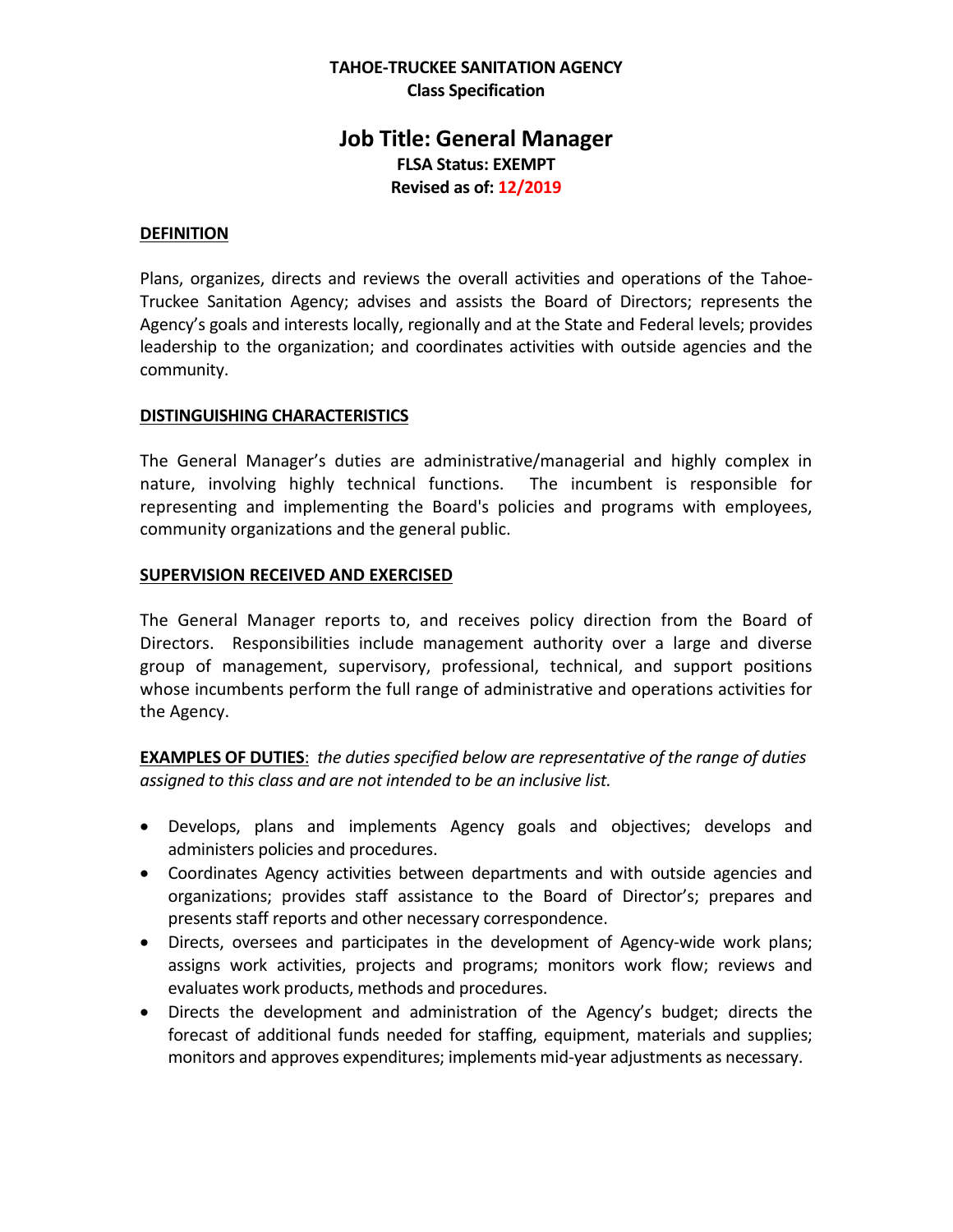### **JOB TITLE: General Manager**

- Prepares and submits to the Board of Directors the annual reports of financial, administrative, and operational activities; keeps the Board of Directors advised of financial conditions, program progress, regulatory issues, and the present and future needs of the Agency.
- Selects, trains, motivates and evaluates personnel; provides or coordinates staff training; conducts performance evaluations; implements discipline procedures; maintains discipline and high standards necessary for the efficient and professional operation of the Agency.
- Monitors and provides direction, as needed, for media and public relations; ensures the Agency's interests are represented with customers, stakeholders, governmental agencies, the financial community and the public.
- Coordinates with outside counsel on legal issues affecting the Agency.
- Represents the Agency to outside groups and organizations; participates in outside community and professional groups and committees; provides technical assistance as necessary.
- Researches and prepares technical and administrative reports and studies; prepares written correspondence as necessary.
- Represents the Agency with dignity, integrity, and the spirit of cooperation in all relations with staff and the public.
- Builds and maintains positive working relationships with co-workers, other Agency employees and the public using principles of good customer service.
- Performs related duties as assigned.

## **QUALIFICATIONS**

## **Knowledge of:**

- Principles and practices of modern and highly complex public utility administration, departments, organization, and service.
- Principles and practices of effective public relations and interrelationships with community groups, local, regional, State and Federal agencies, and the public.
- Principles and practices of leadership, motivation, team building and conflict resolution.
- Pertinent local, State and Federal laws, rules and regulations.
- Organizational and management practices as applied to the analysis and evaluation of programs.
- Principles and practices of organization, administration and personnel management.
- Principles and practices of budget preparation and administration.
- Modern office practices, methods, and computer equipment including relevant software programs.
- Operation of office equipment including personal computers, fax machines, copiers, printers, telephones, voicemail and e-mail systems, etc.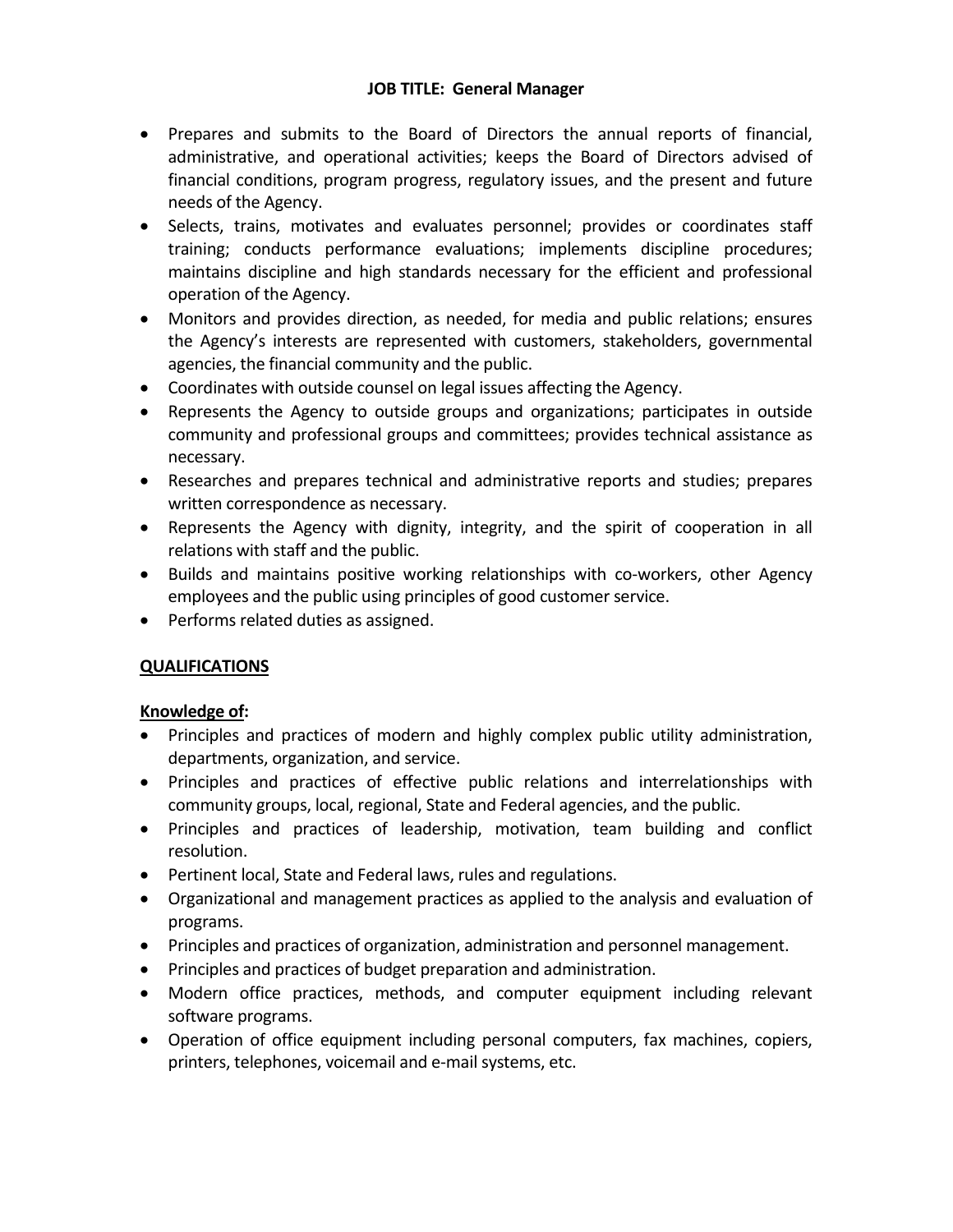### **JOB TITLE: General Manager**

- Oral and written communication skills; business English including vocabulary, spelling, and correct grammatical usage and punctuation.
- Principles and practices of safety and emergency procedures.
- Principles and practices of customer service.

## **Ability to:**

- Plan, direct and control the administration and operations of the Agency.
- On a continuous basis, know and understand requirements and all essential aspects of the job; access, review, analyze and interpret a wide variety of reports, technical data and budget documents; know and understand laws, regulations, rules and codes related to area of assignment; observe performance and review and evaluate staff; problem solve Agency related issues; remember various processes and requirements; and interpret and communicate policy, information and instructions.
- Prepare and administer Agency budgets.
- Develop and implement Agency policies and procedures.
- Supervise, train and evaluate assigned personnel.
- Gain cooperation through discussion and persuasion.
- Analyze problems, identify alternative solutions, project consequences of proposed actions and implement recommendations in support of goals.
- Interpret and apply local, regional, State and Federal and Agency policies, procedures, rules and regulations.
- Understand and carry out oral and written instructions, and prioritize workload to meet deadlines.
- Read, write and comprehend the English language at a level necessary for effective job performance, exercising correct English usage, vocabulary, spelling, grammar and punctuation.
- Communicate effectively, tactfully and positively in both oral and written form.
- Operate and use modern office equipment and technology, including computers and applicable software.
- Maintain regular attendance and adhere to prescribed work schedule to conduct job responsibilities.
- Utilize appropriate safety procedures and practices for assigned duties.
- Establish and maintain effective working relationships with those contacted in the course of work.
- Contribute effectively to the accomplishment of Agency goals, objectives and activities.

## **Experience and Education:**

Any combination of experience and training that would provide the required knowledge and abilities is qualifying. A typical way to obtain the required knowledge and abilities would be: